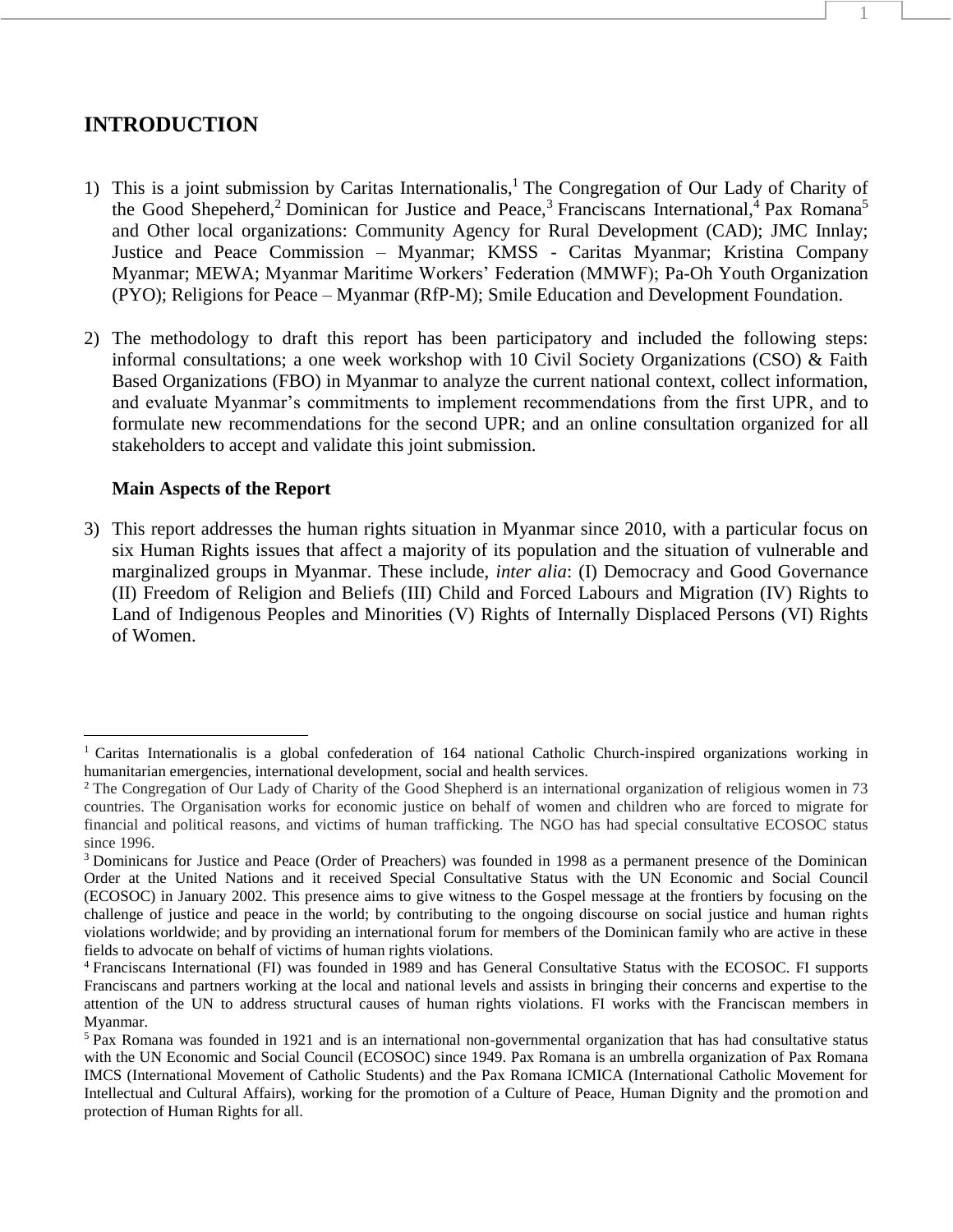# **I. DEMOCRACY AND GOOD GOVERNANCE**

## **A. First-cycle UPR Recommendations**

4) In the first-cycle of the UPR in 2011, the GoM accepted nine recommendations in relation to Democracy and Good Governance.

## **B. Legal and Institutional Framework**

5) UN recognizes that ordinary citizens are key actors in their own development and should be empowered to engage in a democratic dialogue with the authorities. And during his inaugural speech the President Thein Sein declared that the new government will amend and revoke the existing laws and adopt new laws as necessary to implement the provision on the fundamental human rights of citizens. He recognized that democracy could only be promoted hand in hand with good governance. He also admitted that the most important task of his new administration would be to create a system of good governance and clean government. In order to implement this, he insisted that the government be transparent, accountable and consistent with the constitution. 6

## **C. Promotion and Protection of Human Rights on the ground**

## **1. Electoral Process, Political Participation and Democratic Space**

- 6) The Constitution of Myanmar (2008) establishes a framework in which the military is granted immunity for past actions, full control over its own broadly defined-affairs, control over several key nominally civilian ministries and institutions, and almost certain effective control over possible "civilian" governments. Furthermore the constitutional amendment procedure, which requires a vote of more than 75% of the representatives in the legislature, demonstrates that the military intends to maintain its hold on power. With 25% of the seats, the military has a permanent veto on any changes to the constitution.<sup>7</sup>
- 7) The article 392 of the Constitution (2008) bars voting rights 8 of the members of all religious orders, persons serving prison terms, persons determined to be of an unsound mind, persons who remain insolvent and other persons disqualified by the election laws. This is not in consistency with international standards, as it discriminates the political right of religious leaders to take part in free, transparent, inclusive, participatory and fair elections. Barring political prisoners becomes a way to weaken and silence opposition voices.
- 8) Although the Constitutional Referendum was announced to take place in May 2015, it is not yet agreed upon which provisions of the Constitution will be put to referendum. Moreover, while a referendum is proposed to take place before the national election, it has been said that if it results call for an amendment to the Constitution, those changes will not be made prior to the election.

 $\overline{a}$ 

<sup>6</sup> United Nations Strategic Framework, 2012-2015, country team in Myanmar

<sup>7</sup> 2008 Myanmar Constitution: Article 436

<sup>&</sup>lt;sup>8</sup> The right to exercise its vote freely is recognized and protected by the International Treaties such as the International Covenant on Civil and Political Rights (ICCPR) extends to all citizens the right to vote without unreasonable restriction and prohibits discrimination based on religion.8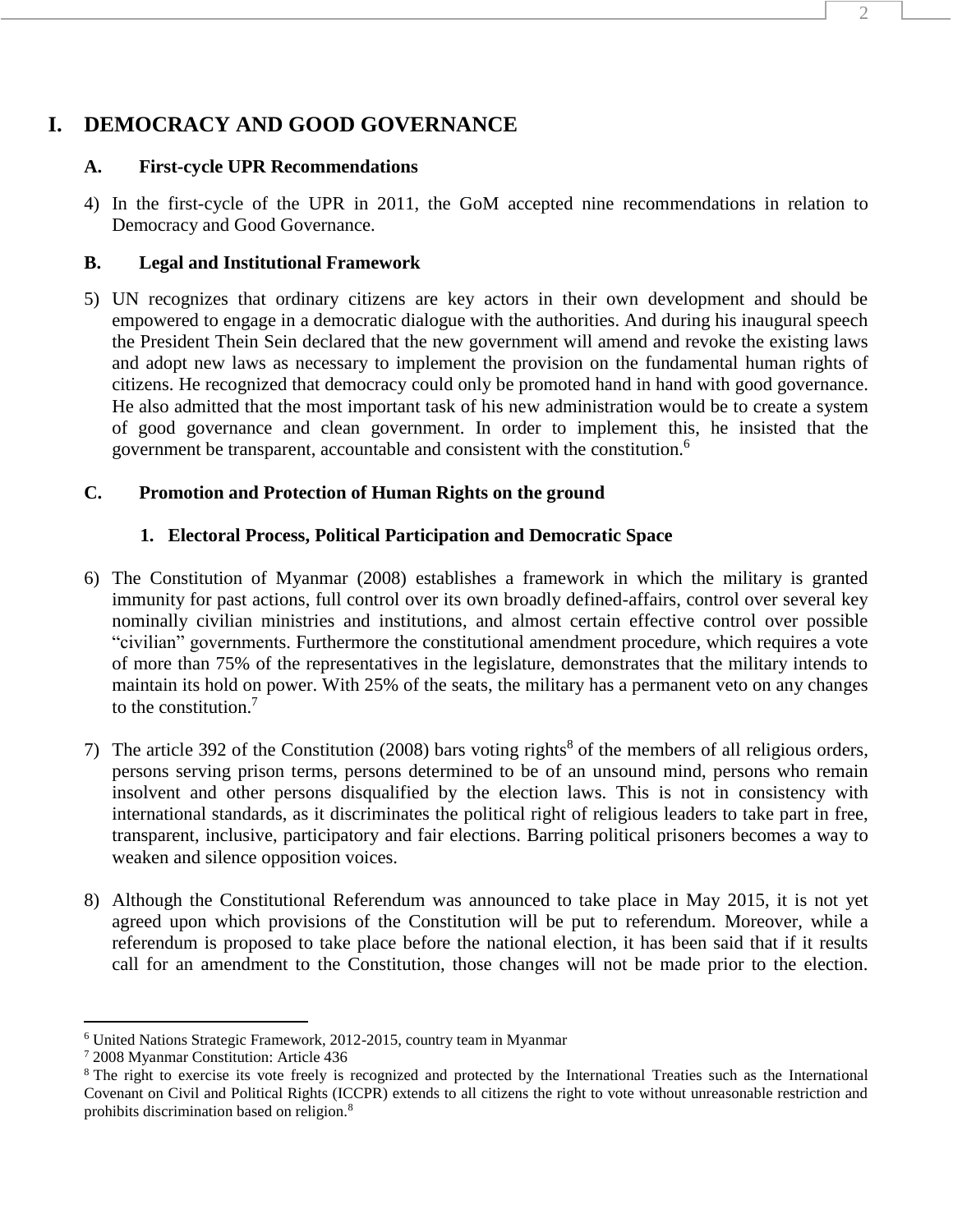Therefore, important individuals including religious leaders will remain barred from exercising their political right to cast their vote on arbitrary and discriminatory grounds.

## **2. Peace and Stability**

- 9) The processes of peace-talks and particular ceasefire agreements have been made between the Government and non-state ethnic armed groups, but tensions remain very high, which occasionally results in extensive fighting between the Myanmar Army and ethnic armed groups<sup>9</sup>. The conclusion of a comprehensive ceasefire agreement based on international human rights principles is an essential precursor to sustainable peace and prosperity in conflict areas.
- 10) Discrimination based on religion, ethnic identity, culture and gender still persists and misuse and mismanagement of natural resources, such as land grabbing, generates social disorders including poor incomes and massive poverty among ethnic groups. Hence, the conclusion of a comprehensive ceasefire agreement based on international human rights principles is an essential precursor to sustainable peace and prosperity in the conflict areas.<sup>10</sup> Accountability for widespread human rights violations and land rights issues have to have priority in the ceasefire negotiations if the GoM wants to address the deep level of mistrust and despair associated with the peace process and to gain the trust of ethnic minorities. At the heart of the conflict lie historically entrenched inequalities, land and natural resource rights issues, discrimination and human rights abuses targeting minorities, and the failure to address human rights issues during negotiations, including mechanisms for accountability.

### **D. Recommendations**

- 1. Ratify the UN human rights treaties in which Myanmar is not yet a state party;
- 2. Review, Revise and Amend 2008 Constitution, through a transparent and democratic process to allow all citizens of Myanmar, including religious leaders, to vote in the constitutional referendum and general election;
- 3. Promote and enhance the Rule of Law and the fight against Crimes against Humanity and gross Human Rights violations especially committed by security personnel;
- 4. Take all necessary measures to consolidate Democratization Processes<sup>11</sup> and guarantee people's participation in decision-making process $^{12}$ ;

 $\overline{a}$ <sup>9</sup> There has been intense fighting in the Kokang self-administered zone in northeastern Shan State between the Myanmar Army, the Myanmar National Democratic Alliance Army and other armed groups. This has resulted in tens of thousands of people being displaced by the current fighting and attacks on humanitarian envoys. On 18 February 2015, a State of Emergency was declared for 90 days in the Kokang self-administered zone, providing extensive powers to the military. In view of ongoing allegations of serious human rights violations occurring in ethnic border areas with a heavy military presence, the Special Rapporteur on the situation of human rights in Myanmar, Yanghee Lee urged the GoM to ensure that Myanmar's international human rights obligations were upheld during this State of Emergency. She said in her report to the HRC that "even during states of emergency, States have an obligation to uphold fundamental human rights, including rights to life, non-discrimination, and freedom from torture:". Annual Report of the Special Rapporteur on the situation of human rights in Myanmar to the  $28<sup>th</sup>$  Human Rights Council (A/HRC/28/72) p. 10

<sup>&</sup>lt;sup>10</sup> As reported by the UN Special Rapporteur on Human Rights on the Situation of human rights in Myanmar, A/HRC/28/72 para 33.

 $11$  This democratization processes should include: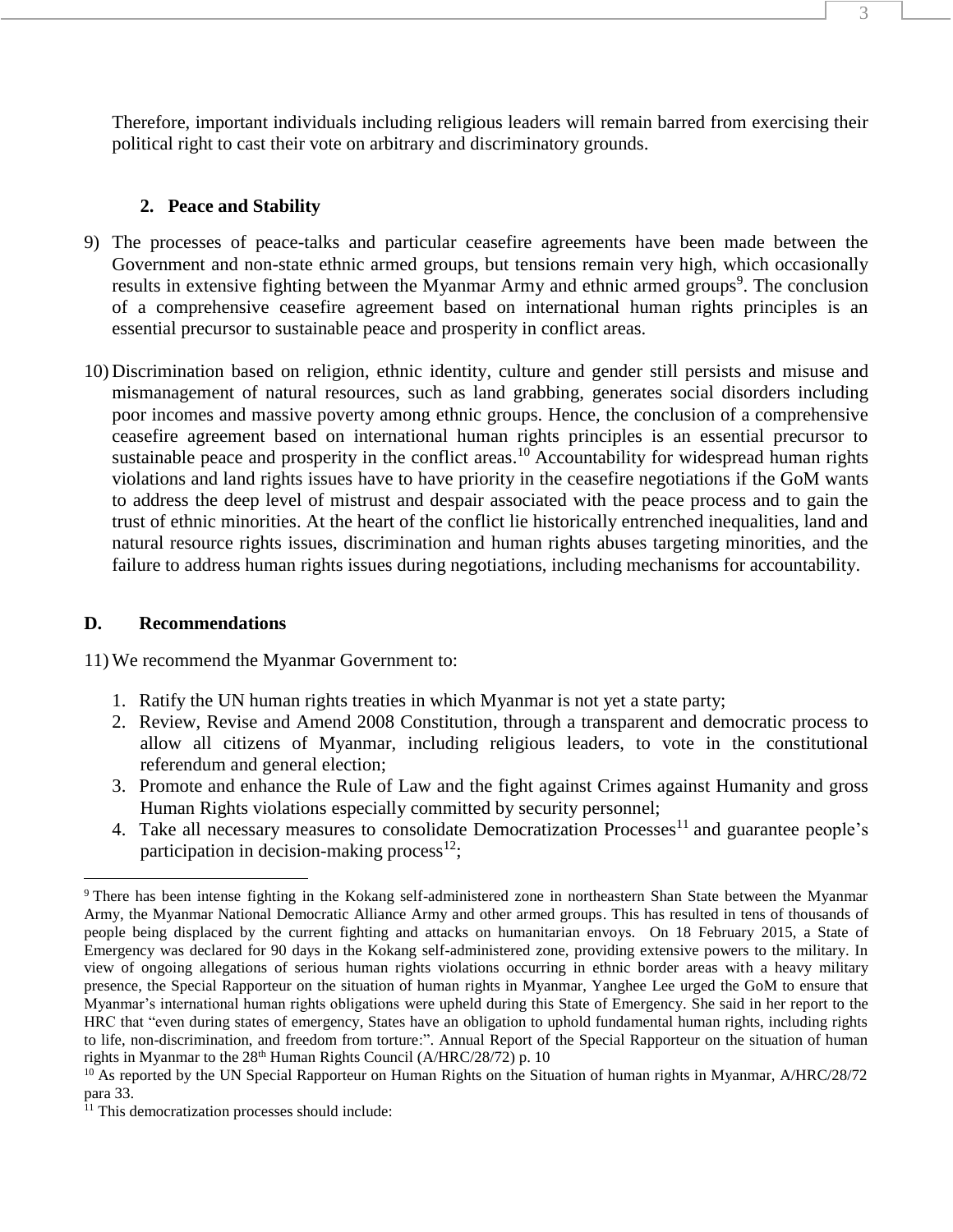- 5. Ensure that ceasefire and political negotiations with ethnic groups are more representative of the relevant communities, particularly women participation, and develop mechanisms to monitor the implementation;
- 6. Ensure a transparent and rational Management of Resources through participatory, inclusive and meaningful consultations with all relevant stakeholders<sup>13</sup>;
- 7. Organize voter education programs for genuine and democratic elections and ensure effective monitoring by an independent electoral commission;
- 8. Facilitate members of traditionally marginalised groups, such as ethnic and religious minorities, and women, to run for public office and engage in public discussion on election-related issues.

# **II. FREEDOM OF RELIGION AND BELIEFS**

## **A. First-cycle UPR Recommendations**

12) In the first-cycle of the UPR in 2011, GoM accepted three out of the 13 recommendations relevant to the Freedom of Religion and Beliefs $^{14}$ .

# **B. Legal and Institutional Framework**

- 13) Myanmar's Constitution has several key provisions <sup>15</sup> to promote religious freedom and protect religious minorities from violence, in line with the International Human Rights Laws. Despite the
	- $\triangleright$  The Regional Forum for Parliamentarians ;
	- $\triangleright$  The Forum for Women ;
	- > The Multi-Purpose Youth Forum ;
	- > The Consultative Committee on Vulnerable Groups ;
	- $\triangleright$  The Forum for Civil Society ;
	- $\triangleright$  The management of Information and Communication.
- <sup>12</sup> This includes

 $\overline{a}$ 

- $\triangleright$  Decentralization of power at all the levels of government ;
- $\triangleright$  Neutrality of defense and security forces ;
- $\triangleright$  Secularization of the State and its institutions ;
- $\triangleright$  Promotion of national unity within the State and its institutions ;
- $\triangleright$  Elimination of all forms of ethnic, religious, racial, sexist or regional discrimination;
- $\triangleright$  Equality between men and women, including the use of positive discrimination policies ;

<sup>13</sup> Which is composed of the Regional Anti-Corruption Forum and the Regional Initiative against the Illegal Exploitation of Natural Resources.

<sup>14</sup> In the first-cycle of the UPR, the Myanmar Government accepted three out of eighteen recommendations in relation to Freedom of Religion and beliefs. They are:

- Promote interreligious dialogue and cooperation at the key local and national levels. (Philippines)
- $\triangleright$  Ensure that ethnic and religious minorities are granted fundamental rights and end discrimination against persons belonging to these minorities.(Slovenia)
- $\triangleright$  Ensure that ethnic minorities are granted fundamental rights and are enabled to enjoy their culture, religion and their language freely and without any form of discrimination.(Poland)

<sup>15</sup> Article 364 of the 2008 Constitution states "The abuse of religion for political purposes is forbidden. Moreover, any act which is intended or is likely to promote feelings of hatred, enmity or discord between racial or religious communities or sects is contrary to this Constitution."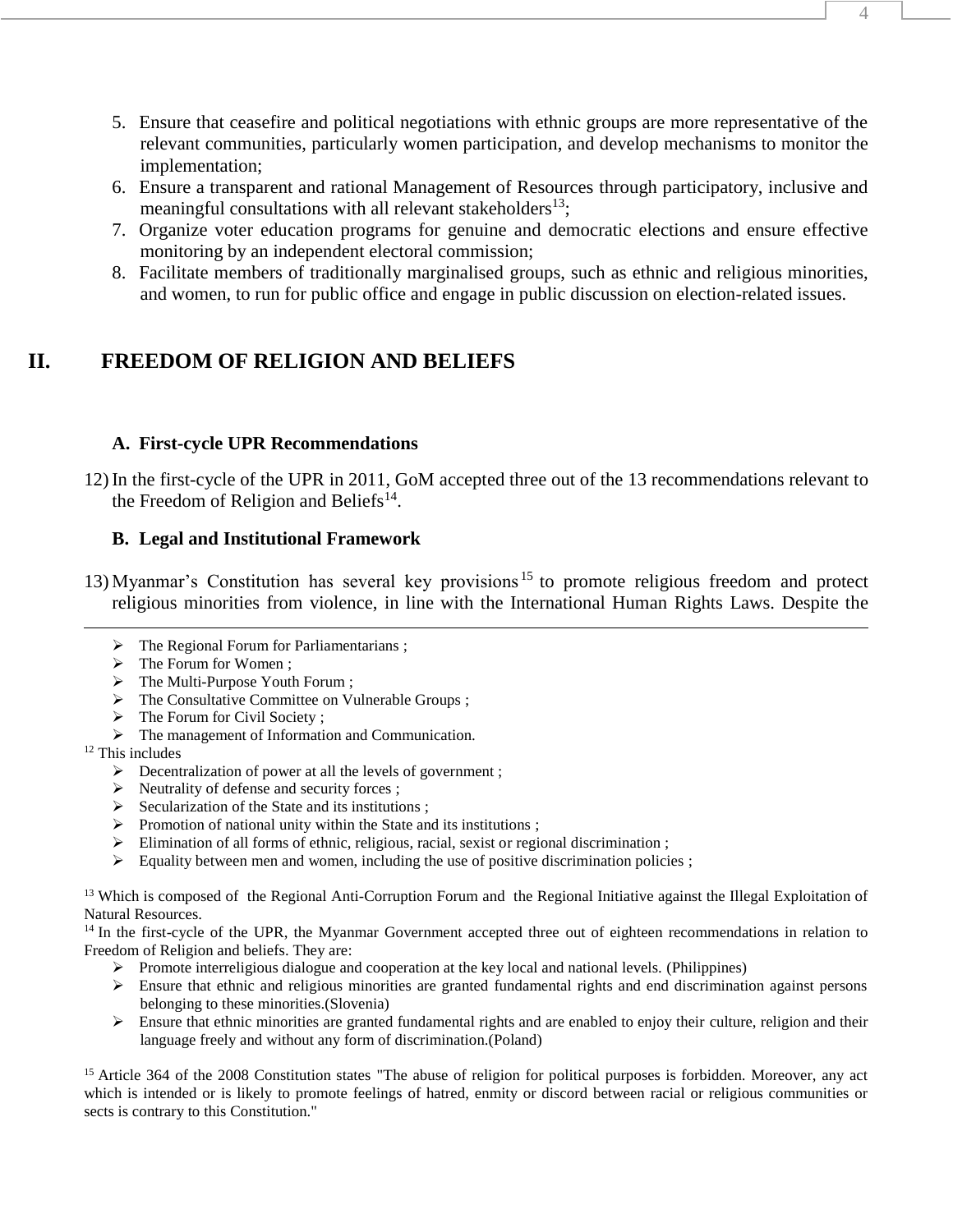Constitutional guarantee, religious conflicts persist and hostilities between Buddhists and Muslims are rising in Rakhine State, Meikhtila Township, Mandalay and the western region of Bago Division. Christians are also facing discrimination in Kachin and Chin States. Because acts inciting discord between religions is in direct opposition to the Constitution, the government should take urgent steps to address this problem.

- 14) In practice the constitutional protections are not implemented, as the GoM does not effectively address rising religious hostilities and discrimination against religious minorities. Moreover, some government policies actively infringe upon religious freedoms. Anti-discrimination laws do not apply to ethnic minority groups as the law does not recognize them as full citizens. The law also bars clergy (monks, priests, nuns, imams) from voting or running for public office. Moreover, senior government offices and military ranks are unofficially reserved for Buddhists. Muslims and Christians have also been discouraged from enlisting in the military.
- 15) Beyond the government's failure to protect freedom of religion within the existing framework, there are currently four new bills<sup>16</sup> proposed that would actually infringe upon religious freedoms and institutionalize religious persecution, as they are inconsistent with international human rights law and have the potential to fuel existing tensions between ethnic and religious minorities in the country.

#### **C. Promotion and Protection of Human Rights on the Ground**

 $\overline{a}$ 

16) Highlighting the lack of government oversight in protecting the freedom of religion, there has been increasing attacks on minority religious groups. Tensions and violence between religious communities remains a significant problem.

<sup>&</sup>lt;sup>16</sup> These four 'race and religion' bills are promoted by the Association for the Protection of Race and Religion. They are 1. the Population Control Healthcare Bill, 2. the Bill Relating to the Practice of Monogamy, 3. the Bill on Religious Conversion, and 4. the Myanmar Buddhist Women's Special Marriage Bill. Four bills do not meet international human rights standards and risk entrenching discrimination against women and religious minorities cause great concern for the protection of religious freedom and the Rights of Myanmar's religious minorities.

The Population Control Bill, which was passed with 154 votes in favor and 12 opposed on 19 February 2015 at the Upper House, is criticized by women groups and civil society organizations. It aims to create health and population control measures, including potentially requiring 36 months birth spacing between two pregnancies in a designated region with a high birth rate and is an illegitimate interference by the State in regards to the right of a woman to determine the number and spacing of her children, as stipulated under the Convention on the Elimination of Discrimination Against Women (CEDAW), to which Myanmar is a State party.

The Religious Conversion Bill establishes a State-regulated system for religious conversion, including through interviews with an eleven member Township Registration Board. This is considered inconsistent with the right to freedom of religion. As the offences and penalties described in the bill for "insulting religion" are vague, they could be used to discriminate against minority religions.

The Myanmar Buddhist Women's Special Marriage Bill would impose additional requirements and potential penalties on non-Buddhist men intending to marry, or who are married to, Buddhist women. The substantive issues that the bill seeks to address, such as the inheritance rights of Buddhist women and custody of children after divorce, should be addressed in line with international human rights standards, which forbid targeting specific religious groups.

According to the Special Rapporteur on the HR situation in Myanmar (A/HRC/28/72), the Penal Code prohibits polygamy. Therefore it does not appear necessary to pass the Monogamy Bill. Moreover, the languages used in the bill indicate that it is directed towards minority faiths and is discriminatory in intent.

The Special Rapporteur refers to Myanmar's international obligations as a member state of the United Nations, particularly under CEDAW, CRC, CRPD and the UDHR. If these bills are passed, they would be indicative of backtracking in the political reform process and efforts to build a more tolerant and inclusive community.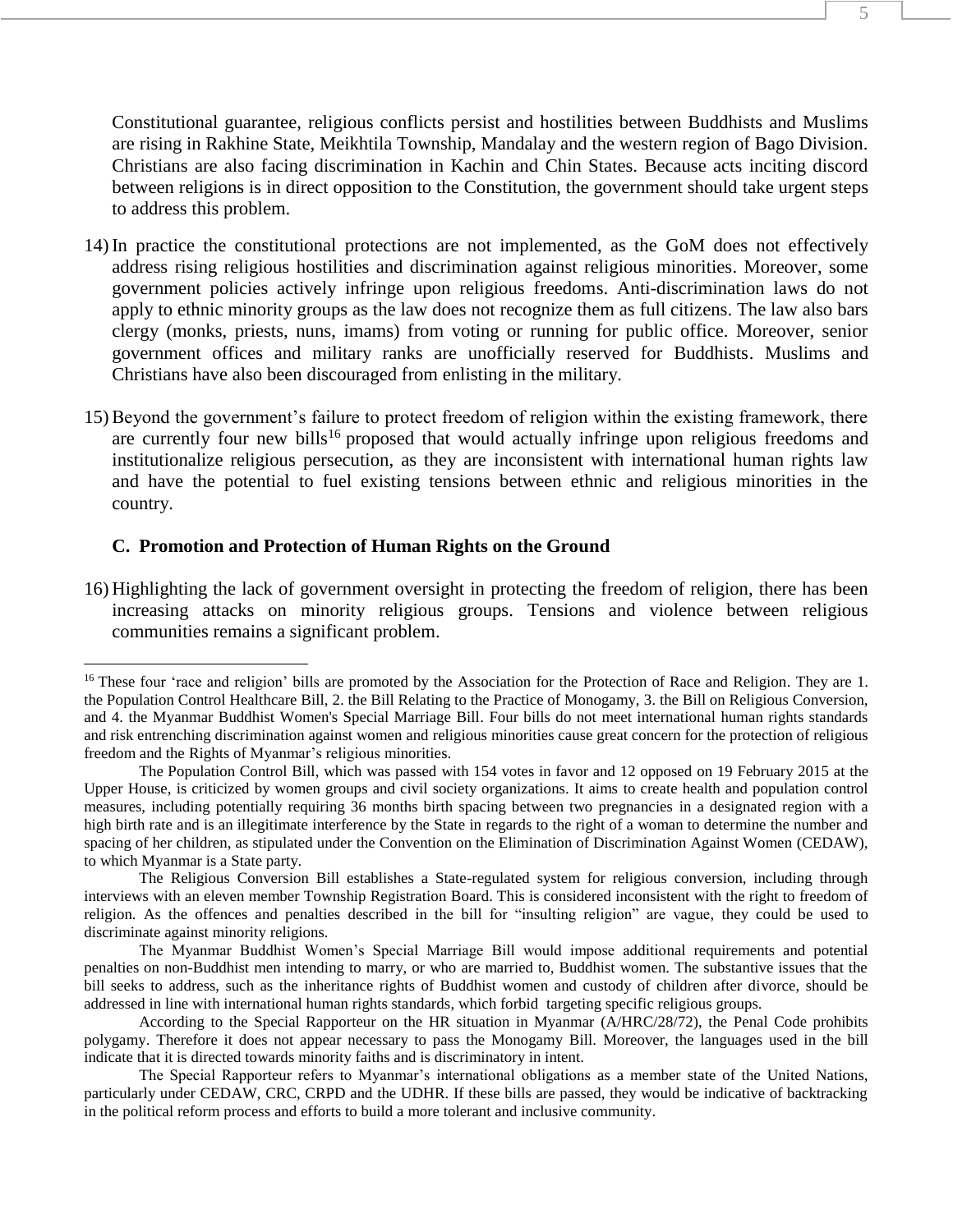- 17) In Northern Rakhine State, Muslim Rakhines<sup>17</sup> have experienced severe violence and displacement since June  $2012^{18}$ . Apart from the violence and destruction, these tensions prompted a large collective of Rakhine to pen a manifesto supporting the removal of villages of Muslims in Rakhine and objecting to the establishment of a liaison office of the Organization of Islamic Cooperation in Yangon. The government approved the latter. Local authorities, composed primarily of Buddhists, and the government responded poorly to this violence. Through refusal to respectfully and accurately acknowledge this ethnic group, the government is further discriminating against and disenfranchising them.
- 18) In 2013, Meikhtila Township was the site of anti-Muslim hostilities after a small-scale dispute erupted into riots with widespread destruction of Muslim neighborhoods, without police interference. One mob attacked an Islamic school, leaving many students and teachers dead. From March 20th to 28th, 28 Mosques were attacked and burned down by mobs of more than 1,000 people. After these clashes, many Muslims were displaced and authorities have been slow to reintegrate them back into their neighborhoods.
- 19) Similar violence has occurred across the country with authorities either unable or unwilling to intervene and stop the violence. In conjunction with a lack of response, some of these tensions can be attributed to modern communication streams, where anti-Muslim views and harmful rumors can be easily disseminated. This tactic has been implemented by the ultra-nationalist, Buddhist monk-led 969 Movement. This movement endorses a boycott of Muslim businesses and encourages interfaith marriage restrictions through social media, pamphlets, DVDs and other widely distributed promotional materials. Because this movement has been branded as pro-Buddhist, many are afraid to speak out, fearful to be perceived as anti-Buddhist.
- 20) Muslims, however, are not alone in their persecution and subsequent neglect. Religious minorities' sacred spaces, clergy, and religious traditions/holidays have also been infringed upon, with officials complicit in some incidents. In Kachin and Chin States, Christian clergy have been detained and local government officials have denied or delayed permits to build churches. The government has also censored Islamic sermons, ceremonies and festivals and denied permission to build new Mosques in some areas.
- 21) Discriminatory sentiments at the societal level in conjunction with a lack of government oversight will likely lead to more interreligious conflicts if the GoM does not urgently address this issue with adequate state policies and programmes, as well as inter-community education and reconciliation.

#### **D. Recommendations**

 $\overline{a}$ 

<sup>&</sup>lt;sup>17</sup> In Myanmar, Muslims in Rakine State are called by GoM as "Bengali" or "Ka Lar" that is considered by them as derogatory term to denote them. The government launched an investigation, which resulted in a 70-page report where the term "Bengali" was used to denote Muslim-Rakhines. Muslim-Rakines prefer to call themselves as "Rohingyas". In our report, we call them as "Muslim-Rakhines".

 $18$  In retaliation to the rape and murder of a Rakhine Buddhist girl by Muslim Rakhine in June 2012, severe violence broke out against Muslim Rakhines causing massive displacement in the state. Shortly after, ten Muslim Imams and Pilgrims were murdered in Toungupt. By October 2012, attacks targeting Muslims extended to Muslim Kaman, an ethnic group officially recognized by the GoM.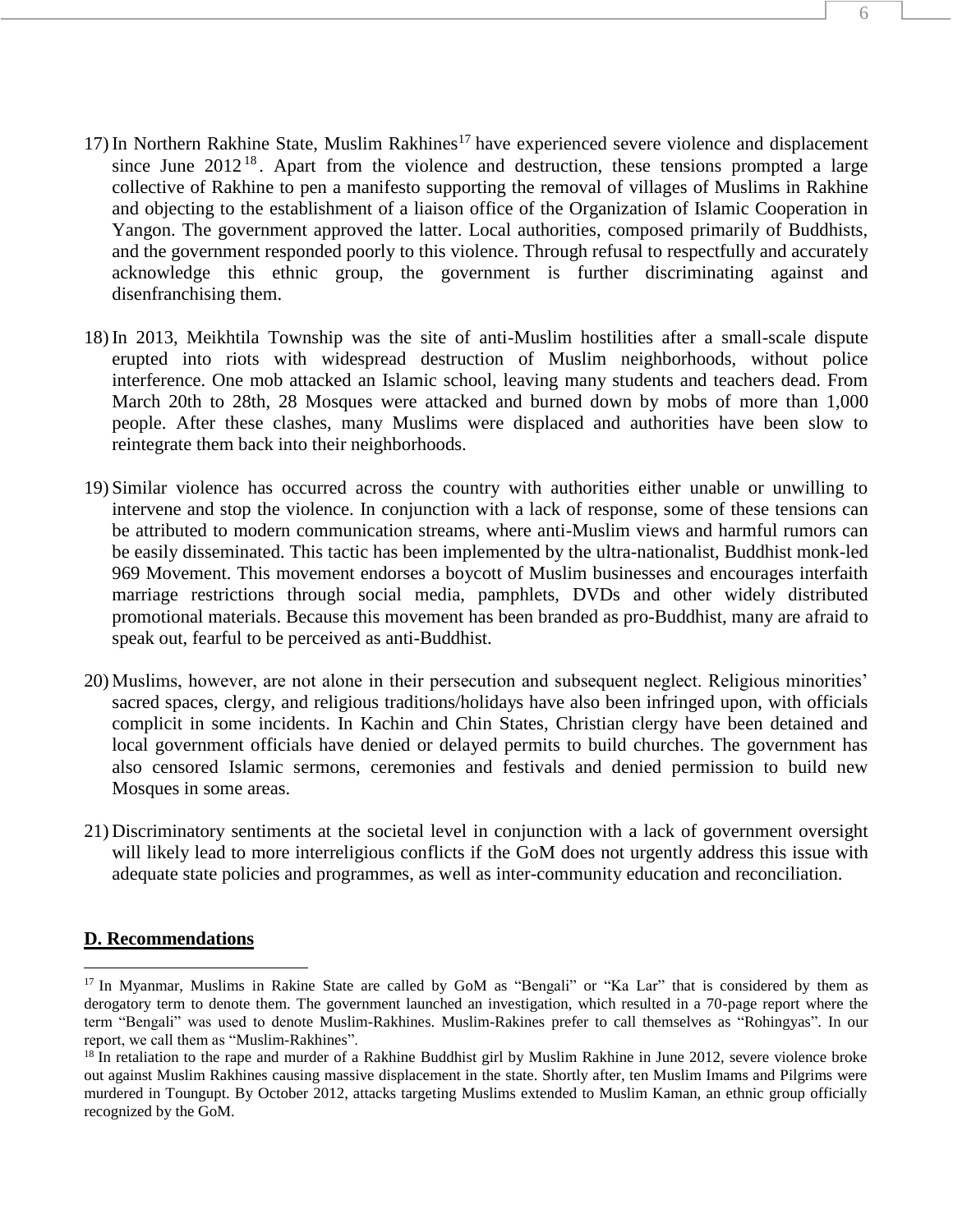- 22) We recommend the Myanmar Government to:
	- 1. Prohibit and prosecute those inciting hate speech, discriminatory practices and violence toward minorities and take urgent steps to address escalating extremist nationalist sentiment in the country;
	- 2. Draft national laws and legislation that uphold international standards to protect and promote freedom of religion and belief, and revise or withdraw the four 'race and religion' bills;
	- 3. Develop a national policy to promote reconciliation and harmony among different religious and ethnic groups, establishing an independent inquiry commission for the reconciliation in Rakhine State;
	- 4. Grant freedom of movement to Muslims in Rakhine and respect their right to selfidentification according to international human rights law;
	- 5. Encourage interfaith dialogue and provide safe spaces to speak out against discriminatory practices;
	- 6. Reform local police forces by including officers of diverse ethnic and religious make up and by training local authorities in riot control, equipping them with non-lethal riot control gear;
	- 7. Set up information response centers to disseminate accurate information so that small-scale conflicts do not escalate into full-scale violent demonstrations;
	- 8. Ensure the rights of minorities to have equal professional opportunities by addressing discrimination against ethnic and religious minorities;
	- 9. Allow all political parties, CSOs, INGOs and foreign journalists to access conflict areas, especially Rakhine and Kachin States, to protect the humanitarian and human rights activists working with religious minorities.

# **III. CHILD AND FORCED LABOURS AND MIGRATION**

### **A. First-cycle UPR Recommendations**

23) In the first-cycle of the UPR, the GoM accepted four recommendations <sup>19</sup> in relation to Labor/Migration.

#### **B. Legal and Institutional Framework**

24) The Constitution of Myanmar prohibits Child labour, Forced labour as well as the trafficking of Persons<sup>20</sup>. In addition, the adoption of the Anti-Trafficking of Persons Law in 2005, the adoption of

 $\overline{a}$ 

 $\triangleright$  Cooperate fully with ILO to end forced and child labor including in the military

 $20$  The article 358 of Constitution (2008) describes that "The Union prohibits the enslaving and trafficking in persons", article 359 says that "The Union prohibits forced labor except hard labor as a punishment for crime duly convinced and duties

 $19$  They are ;

 $\triangleright$  End forced labor and child labor. (Slovenia)

 $\triangleright$  Fully cooperate with ILO and implement the recommendations of the ILO Inquiry Commission

 $\triangleright$  Repeal the provisions of the Towns Act and Villages Act of 1907, under which forced labor for the military is currently codified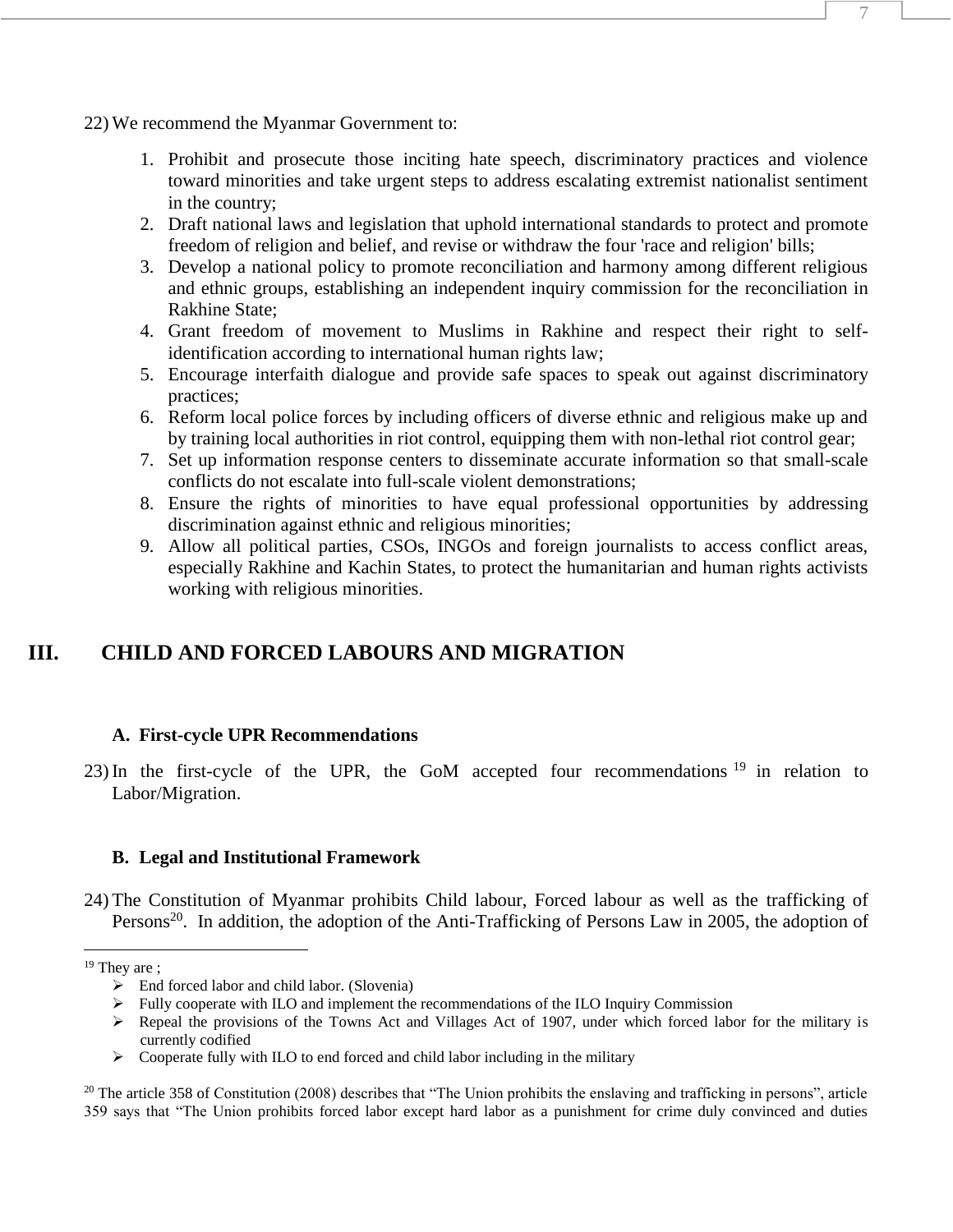- 25) The GoM declared at the 102th Conference of the ILO that it would implement ILO convention 182, concerning the prohibition and immediate action for the elimination of the worst forms of Child labor, which would come into force starting 18 December 2014. The GoM also signed the Memorandum of Understanding (MOU) with the ILO on 16 March 2012 to work together for the successful achievement of the elimination of all forms of forced labour by 31 December 2015.
- 26) The State promulgated the Towns Act and Villages Act of 1907 on 24 Feb 2012 and amended on 28 March 2012.

# **C. Promotion and Protection of Human Rights on the Ground**

- 27) It is positive to note that the GoM has already undertaken some significant labour law reforms, but to make real progress would require an action plan to bring all stakeholders into the discussion on labour reforms, to build the foundations for good industrial relations and increase the capacity of the government and the private sectors to implement these reform. There also need to be mechanisms enlisting civil society consultations to help Myanmar comply with international standards.
- 28) Despite the GoM's promise to implement the ILO's convention 182 on Child labor, many Civil Society Organizations have reported serious cases of human rights violations committed at the borders against deported Myanmar migrants. This includes girls being sold to brothels or brokers and boys being conscripted, as well as the existence of children aged 15–17 years of age within the workforce of Myanmar migrants and the prohibition on the return of Muslim-Rakhines, including children, who fled the country.
- 29) Due to the lack of enforcement of the existing labour laws and the absence of systematic inspections, the widespread use of child labour in unacceptable or dangerous conditions<sup>21</sup> continues. The minimum legal age for the employment of children is 13 years of age, which is inconsistent with the international standard, and the persistence of economic exploitation of children, including low wages, working the same hours as adults and being engaged in dangerous and hazardous forms of work, constitutes a major concern.
- 30) Although it can be seen that the adaption of the joint strategy with the ILO in 2012 to work for the elimination of forced labor by the end of 2015 is a positive step, many industries and private sectors are not prepared to implement this. The laws, policy, rules, regulations and instructions making forced labour illegal are not yet in place, and those legal, institutional and policy measures are not known or understood by victims of forced laborers who are still facing the violations.

 $\overline{a}$ 

assigned by the Union in accord with the law in the interest of the public". Article 370 says, "Every citizen has, in accordance with the law, the right to conduct business freely in the Union, for national economic development".

<sup>&</sup>lt;sup>21</sup> In Myanmar, many children are employed at even an early age in the food-processing, street-vending, refuse-collecting and light-manufacturing industries, restaurants, teashops and family agricultural activities, as well as in large-scale development projects in the extractive and energy industries.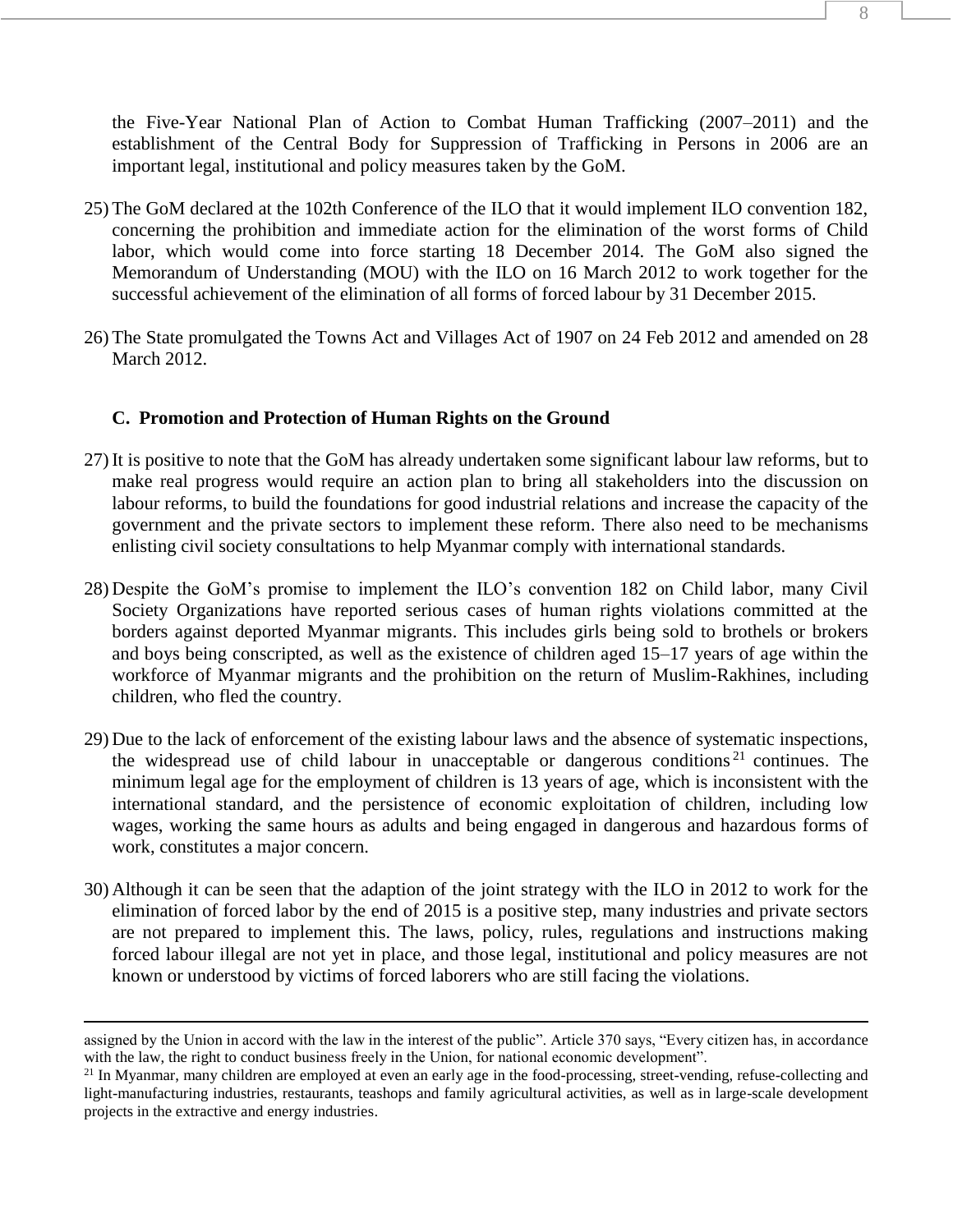- 31) We welcome the submission to Parliament of the draft legislation repealing the Towns Act and the Village Act of 1907, the expansion of awareness-raising activities and the improvements in dealing with under-age recruitment by the military, including the release of children and the imposition of disciplinary and penal sanctions on military personnel. However, the Government has not yet fully implemented the recommendations of the 1998 Commission of Inquiry of ILO. Furthermore, the commission has faced difficulties with visas.
- 32) In June 2012, the GoM signed an action plan with the UN to eliminate the recruitment and use of children in the armed forces. To implement this action plan, GoM released child soldiers four times in  $2014^{22}$ .
- 33) On 31 August 2012, Parliament revised the Social-Security Law of 1954. However, the minimum wage and equal rights of domestic workers, migrant workers and seafarers are not clearly mentioned in this law.
- 34) Raising public awareness of Anti-Human Trafficking is making an impact, but the mechanisms to report and adequately respond to trafficking are still needed. Some police seek bribes before they will respond to a case of trafficking, or do not take tips seriously due to cultural barriers related to crimes against women.

# **D. Recommendations**

 $\overline{a}$ 

- 1. Take immediate and effective measures to eliminate child labour and rehabilitate child laborers by providing free education and addressing the socio-economic factors;
- 2. Ensure the implementation of amended Town Acts and Village Acts and amend legal provisions to increase the minimum age for the employment of children to 16 years;
- 3. Ensure public awareness on forced labour, make information about their rights and responsibilities under the law accessible;
- 4. Ensure the rule of law dealing with all forms of forced and child labours is used under formal criminal proceedings, administering appropriate penalties to perpetrators and providing justice and reparation to the victims;
- 5. Provide the monitoring mechanism for the ILO inquiry commission;
- 6. Create more relevant information centers and pre-departure orientation training for potential migrant workers to prevent human trafficking;
- 7. Implement comprehensive measures to address the root causes of migration<sup>23</sup>;
- 8. Allow Muslim-Rakhines who fled Myanmar to return to the country, and assist their reintegration.

<sup>&</sup>lt;sup>22</sup> 98 children on 18<sup>th</sup> January 2014, 91 children on 1<sup>st</sup> August 2014, 109 children on 25<sup>th</sup> September 2014 and the last 80 children on 24<sup>th</sup> November 2014, totaling 378 children in 2014, according to report of LIVING COLOR No.234, January 2015

<sup>&</sup>lt;sup>23</sup> Such as armed conflict, discrimination and deprivation of economic, social and cultural rights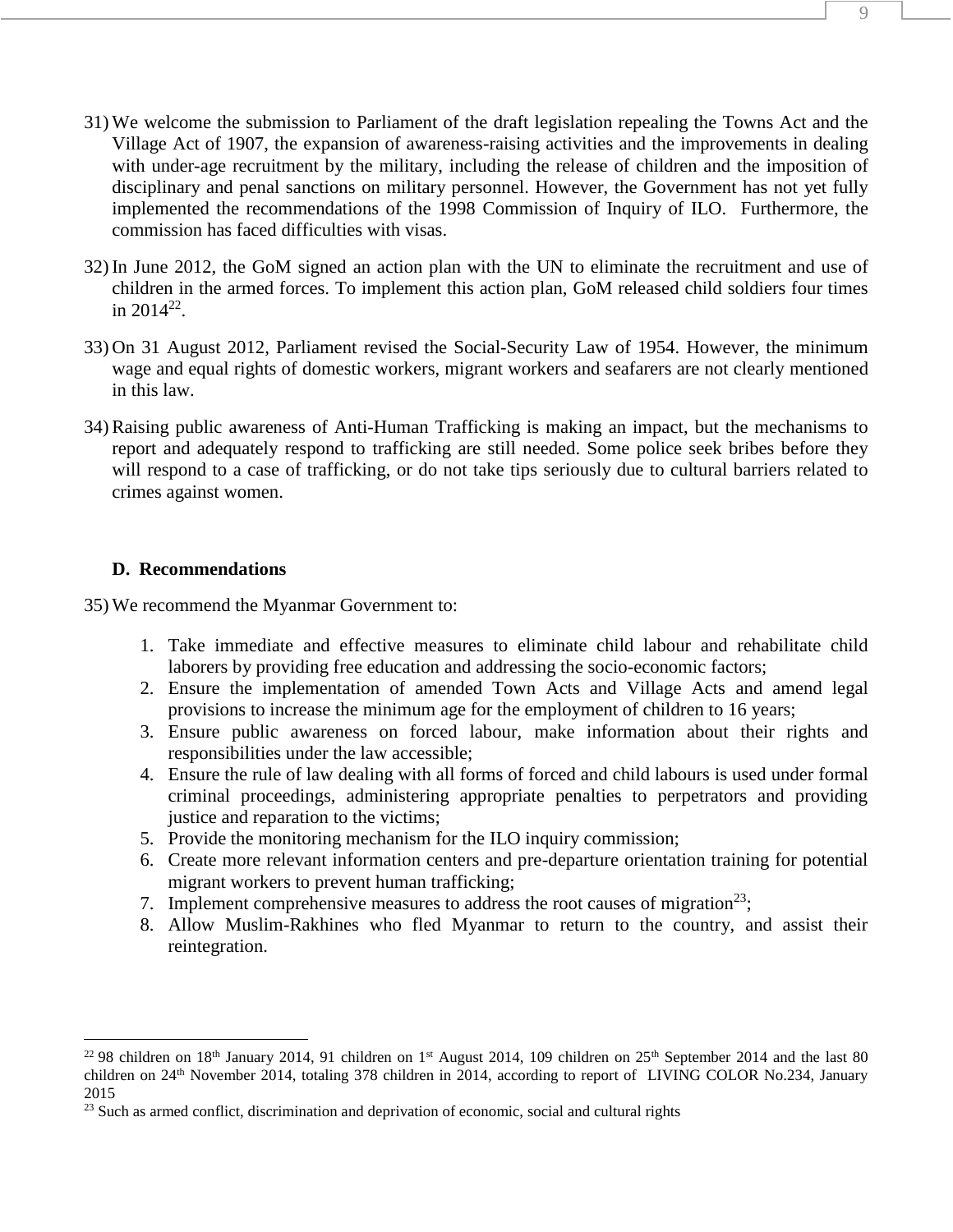# **IV. RIGHTS TO LAND OF INDIGENOUS PEOPLES AND MINORITIES**

## **A. First-cycle UPR Recommendations**

36) In the first cycle of UPR, the GoM accepted two recommendations concerning Ethnic/Indigenous and Minorities rights that are related to land rights<sup>24</sup>.

## **B. Legal and Institutional Framework**

- 37) Land belongs to state: 2008 Constitution Chapter (1) Art. 37 (a) says "the ultimate owner of all lands and all natural resources above and below the ground, above and beneath the water and in the atmosphere is the state". This gives opportunities to the government ministries and army to access whatever land they want.
- 38) No democratic land laws: Myanmar Farmland Law, Vacant Fallow and Virgin Land Law (2012, March 30) permit the confiscation of land (Art. 17, Farmland law) and favors commercial farming without protection for small farmers and indigenous peoples. Most large-scale agribusiness land grabs are committed by government related companies and investors. The National Land Use Policy is still in drafting without pre-consultation with small farmers and indigenous peoples.

# **C. Promotion and Protection of Human Rights on the Ground**

- 39) The peace process is still going on, but fighting is occurring in certain ethnic areas between the army and different ethnic minority groups as the viable agreement and a stance of understanding among ethnic groups have not been reached. Due to the on-going fighting and conflict, widespread suffering of ethnic minorities continues, as well as the violation of international humanitarian and human rights law.
- 40) In the areas of ethnic minorities, militarization has been extended and the army confiscates the land of ethnic minorities without proper compensation and consultation. Due to land confiscation, there are more cases of relocation, IDPs and human rights violations taking place.

 $\overline{a}$ <sup>24</sup> They are

 $\geq 104.51$ . Continue its efforts to engage with various ethnic groups and address their humanitarian and socio-economic needs as an integral part of its democratization and reconciliation process

 $\geq 104.52$ . Ensure that ethnic minorities are granted fundamental rights and are enabled to enjoy their culture, religion and their language freely and without any form of discrimination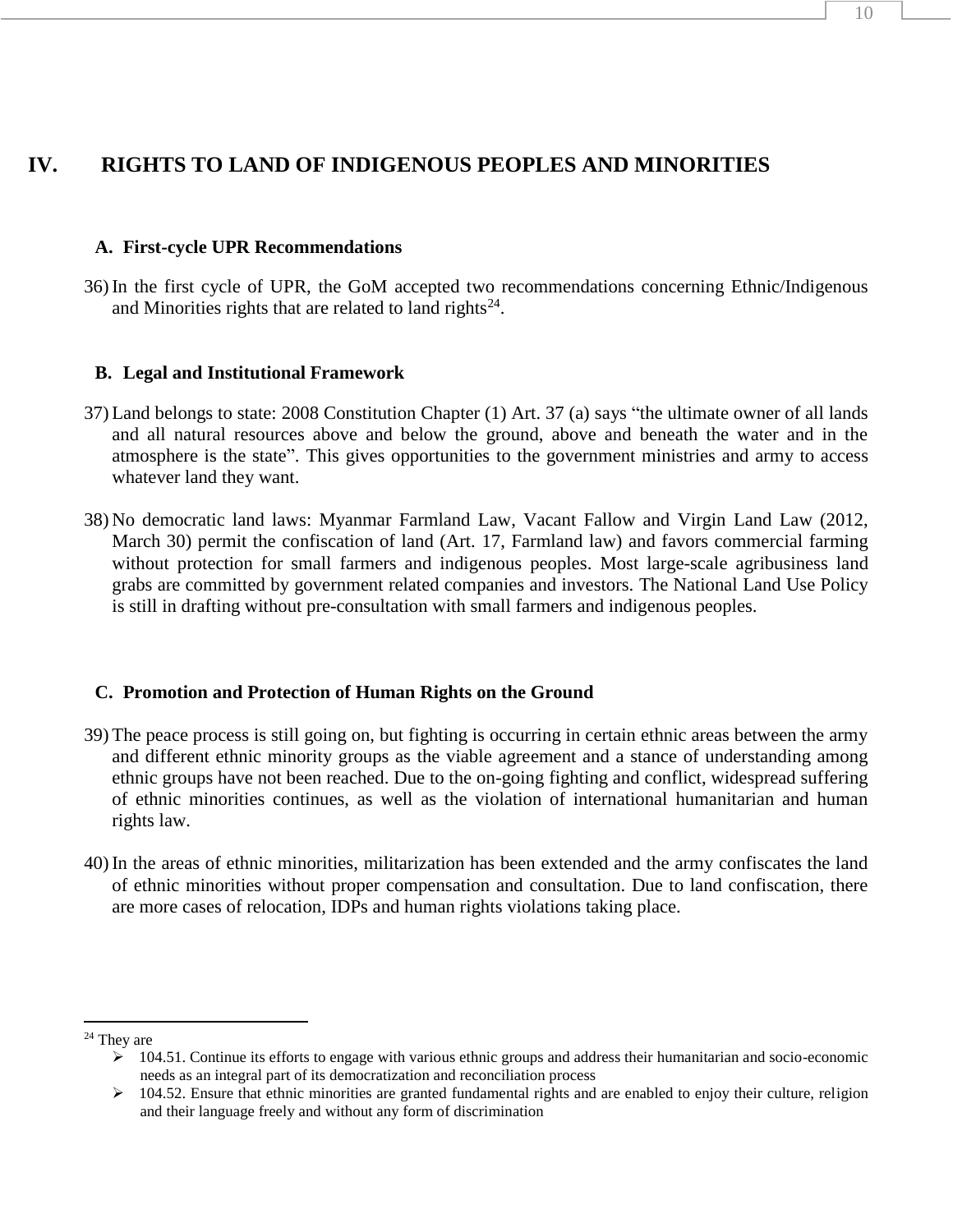41) Moreover, foreign investment involving land development has increased risks of violations in the absence of democratic land laws, comprehensive regulation and a political will to hold powerful domestic interests accountable when existing laws are violated. In most developmental and investment processes, there has been no practice of Free Prior Informed Consultation (FPIC) with farmers and related stakeholders, and no proper compensation paid to victims of land grabbing. In areas of ethnic minorities, they do not have land titles and legal documents due to the fact that the government doesn't recognize customary land law. This brings greater conflict, doubling the risk of violations relating to ethnic minorities. 25

### **D. Recommendation**

42) We recommend the Myanmar Government to:

- 1) Ensure participatory, inclusive and meaningful consultations with stakeholders on the proposed National Land Use Policy, and ensure that the proposed policy gives overriding priority to securing tenure rights of indigenous people and those who have used land for long periods;
- 2) Amend 2012 Land Laws ((Farmland law and VFV laws) in accordance with the Right and Protection of Ethnic Minorities/farmers for the ownership of farmland especially in the Sates region;
- 3) Undertake environmental, social impact and human rights assessments of developmental and investment projects in line with international human rights standards prior to the granting of land concessions;
- 4) Reduce Militarization in Minority Ethnic Areas, stop attacks on Ethnic Groups and Clean Landmines;
- 5) Practice a decentralize system in all States and regions in order to ensure more autonomy for Land Tenure/rights to comply with the UNDRIP;
- 6) Give priority to the protection of Land and Culture and bring development projects to ethnic areas that fully comply with human rights norms;
- 7) Ensure transparency and accountability in the management of development projects.

# **V. RIGHTS OF INTERNALLY DISPLACED PERSONS (IDPs)**

#### **A. First-cycle UPR Recommendations**

 $\overline{a}$ 

 $25$  The Special Rapporteur on HR situation in Myanmar during her visit in January 2015 has also received information on cases where excessive force had been used against rural farmers and urban residents protesting at the loss of their homes and livelihoods. A large number of protestors against land confiscations have been charged with trespassing and given harsh prison sentences. Notable case is the incident at Letpadaung on 22 December 2014 where evicted farmers protesting against a proposed copper mine by the Myanmar Wanbao company were met with excessive use of force by local authorities. The Myanmar National Human Rights Commission also informed the Special Rapporteur that the majority of complaints it receives concern land.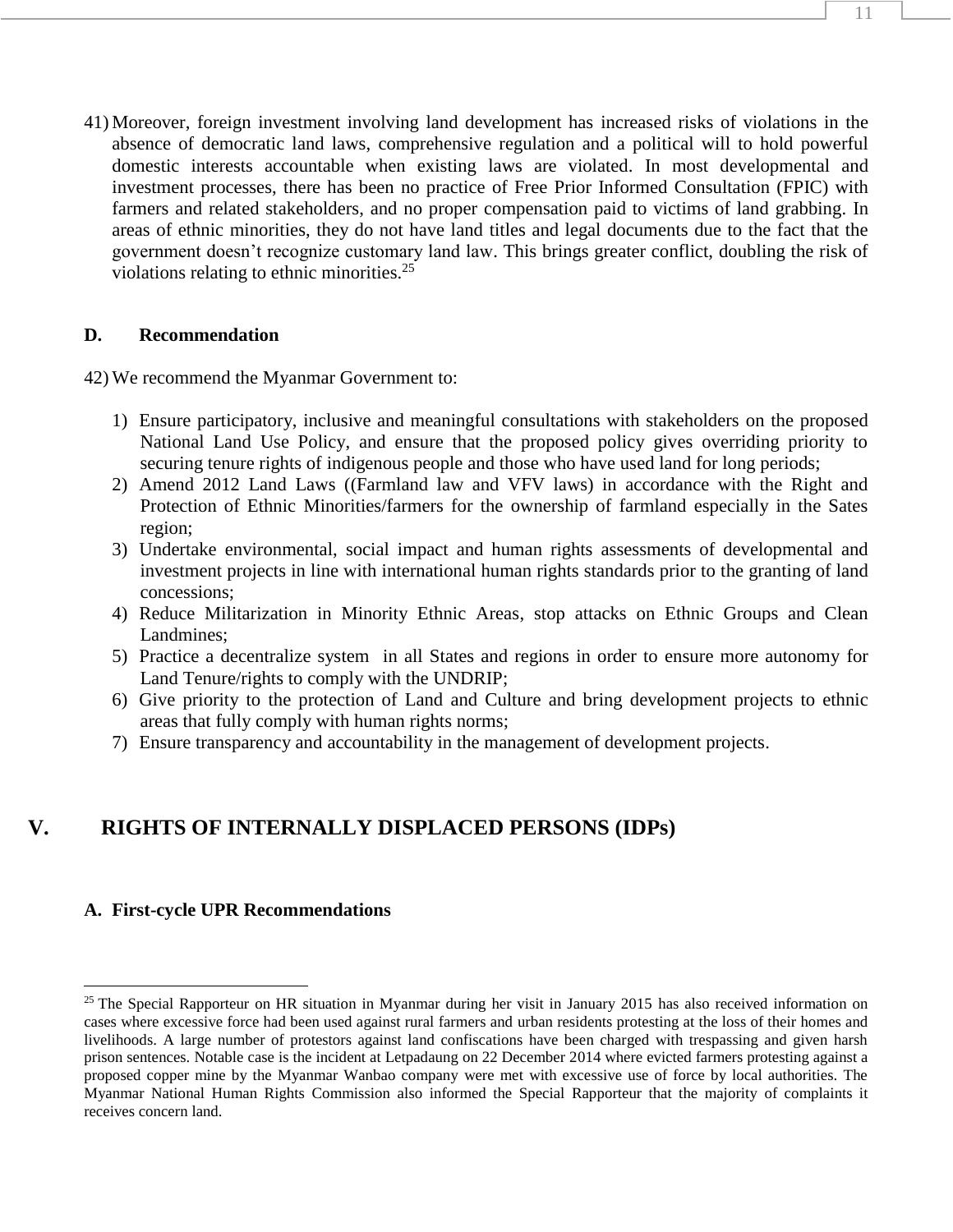43) In the first-cycle of UPR, the GoM did not accept any, but noted four recommendations on IDPs<sup>26</sup>.

# **B. Legal and Institutional Framework**

44) Myanmar has no policy or legislation on the protection of IDPs<sup>27</sup>, and the government's response varies from region to region.<sup>28</sup> The key drivers of displacement in the country are attributed to ethnopolitical divisive instigated conflicts, human rights violations, politicized land issues, economic and social problems, the protection and conservation of some natural resources and conflicts over limited natural resources by communities.

# **C. Promotion and Protection of Human Rights on the Ground**

- 45) Conflicts between the military and ethnic armed groups continue resulting widespread suffering of civilians. As of January 2015, there were an estimated 240,000 displaced persons in Myanmar which shows the risk to be increased in coming months. They are mostly in Shan, Kayah, Kayin and Mons states, Bago and Tanintharyi regions; in Kachin and Northern and Shan states as well as in Rakhine. The IDPs in Rakhine have a specific character due to intercommunal conflicts between the Buddhist and Muslim communities. In addition, there are more than 100,000 Burmese refugees in neighboring countries, most notably in Thailand.
- 46) In Kachin State, northern Myanmar, the armed conflict between the Union Government of Myanmar and the Kachin Independence Organization (KIO) broke out again in early June 2011, after 17 years of ceasefire. This conflict has sent around 100,000 IDPs to 167 camps across Kachin and the northern Shan State<sup>29</sup>. In other regions such as Shan, Kaching and Palaung within the Shan State, the phenomena of displacement still continues. In Karen and Mon States, the UNHCR reported that the number of the IDP in October 2014 was around 2,000 persons.<sup>30</sup> Government organizations permit the use of a certain space for IDPs to stay and INGOs provide the basic needs, but they cannot  $\overline{a}$

The proposals from Ukraine and Uruguay have been implemented by accepting the visits of the Representatives of the Secretary-General, Country Special Rapporteur and ICRC.

<sup>26</sup> They are proposed by Ukraine, Uruguay and New Zealand:

 $\triangleright$  Issue a favorable response to the request for visits to Myanmar of the representatives of the Secretary-General and Special Rapporteurs, in particular, on the human rights of displaced persons, the right to food (since 2003), freedom of religion and belief (since 2007), extrajudicial, summary or arbitrary executions (since 2007), and on the independence of judges and lawyers

 $\triangleright$  Accept the visits of the Country Rapporteur and thematic Rapporteurs on the independence of judges and lawyers and on freedom of religion as well as the Representative of the Secretary-General on internally displaced persons

 $\triangleright$  Allow visits of ICRC to address issues regarding humanitarian assistance, internally displaced persons and persons deprived of their freedom

 $\triangleright$  Implement and enforce the right not to be arbitrarily displaced and the Guiding Principles on Internal Displacement

 $27$  In the 2008 Constitution Chapter 11, there are some related articles on emergency situations, but no mention about the rights of IDPs/refugees.

<sup>&</sup>lt;sup>28</sup>According to Internal Displacement Monitoring Center (IDMC) found in [www.internal-displacement.org.](http://www.internal-displacement.org/)

 $29$  See Forced Migration and the Myanmar Peace Process, Research Paper No. 274, New Issues in Refugee Research by Ashley South and Kim Joliffe, UNHCR, 2015 p.19

 $30$  Idem.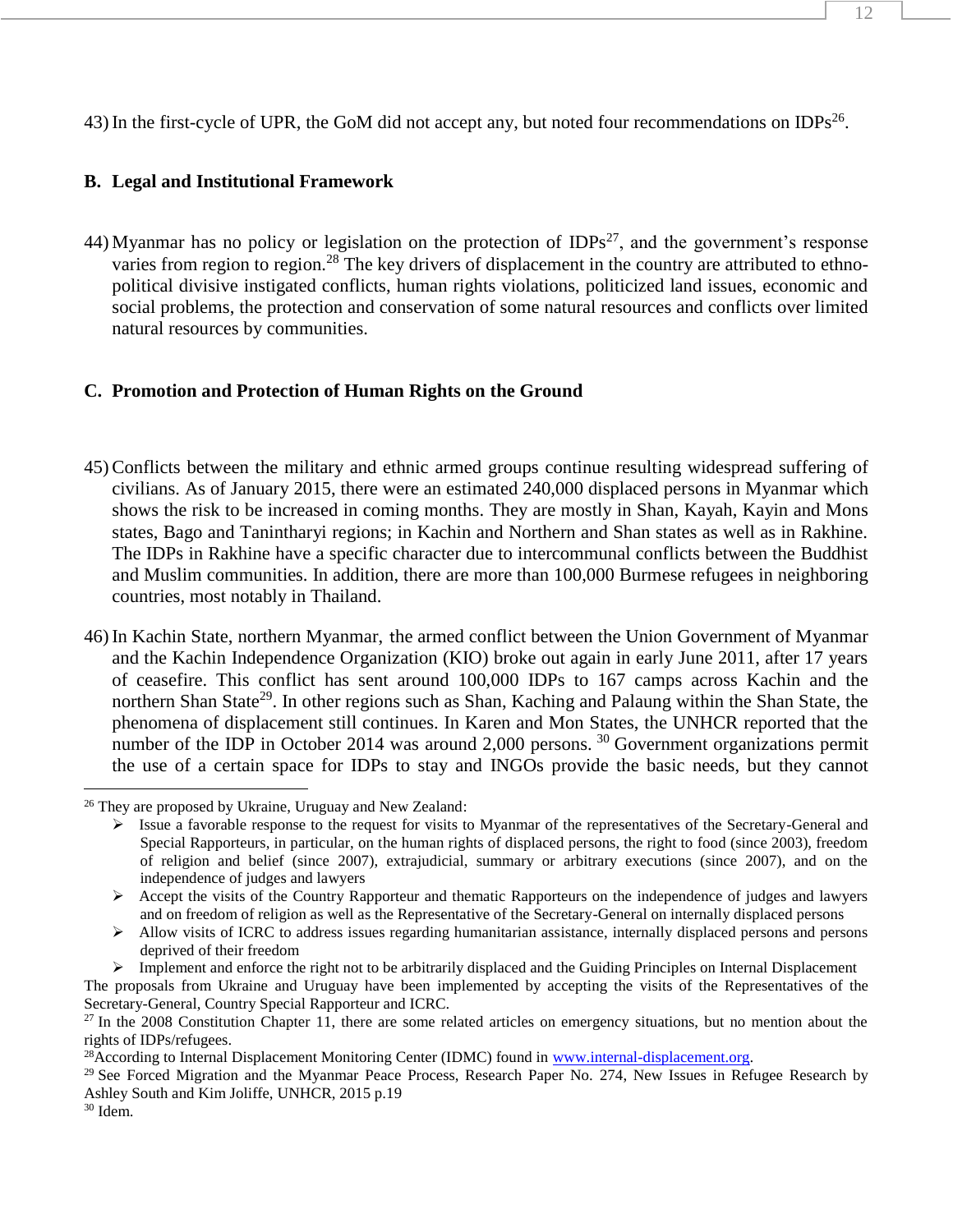always reach every area. The government very rarely provides for social needs such as education and health care.

- 47) As of March 2015, a series of ceasefire negotiations, including the negotiation for the Nationwide Ceasefire Agreement, has not yet brought any concrete results for the IDPs to return home safely.
- 48) In Rakhine State, the number of IDPs is estimated around 140,000, caused mainly by the intercommunal tension between Buddhists and Muslim-Rakhines<sup>31</sup>. There have been reports on the restriction of the freedom of movement, the lack of access to basic services such as access to healthcare, food, water and sanitation, education and livelihood,  $32$  as well as the dependency on humanitarian assistance, especially among the Muslim community. The allegations of serious human rights violation in June & October 2012 and January 2014, involving allegations of extrajudicial, summary or arbitrary executions, sexual violence, arbitrary detentions, torture and ill-treatment in detention and denial of due process and fair trials remain unaddressed<sup>33</sup>.
- 49) There are several key human rights issues identified in the IDP camps. The first is human security. The second issue is the destruction of the houses including their food storage and livestock, and villages of people forced to move due to conflicts. Many of those IDPs are small farmers who derive their livelihood from agriculture. While fleeing, they were forced to leave behind all their belongings. The country Rapporteur on the Situation of Human Rights in Myanmar also reported that there were attacks against civilian population during military operations by both sides, and forced labor, particularly by ethnic armed groups requiring villagers to work as porters.<sup>34</sup>
- 50) There has been a deep concern on the access to land and property for long term IDPs. In some cases, it is reported that while people were fleeing for their safety, their land was occupied either by the armed forces of Myanmar or by the insurgency forces<sup>35</sup>.
- 51) With regards the IDP camps, there has been an ongoing concern on the delivery of public services, especially access to health, water and sanitation, food supplies and the education of children. Following the attack of United Nations and humanitarian organizations in Rakhine in March 2014, the IDP camps in the remote areas have been faced with difficulty accessing health services and food. The children in the camps also have limited access to education.
- 52) Support to the IDPs does not meet humanitarian minimum standards. Funding cuts have been highly scrutinized. The limitations faced by humanitarian aid groups has done further harm.
- 53) Human right violations, threats to life security, and the dignity of civilians in Myanmar are of major concern. Incidents where IDP camps are affected by indiscriminate attacks of military raise great

 $\overline{a}$ 

<sup>31</sup> UN OCHA 2015 Humanitarian Response Plan Myanmar, p. 3.

 $32$ See A/HCR/28/72 para 38. In February 2014, the situation was worsened due to a request asking the NGO Médecines Sans Frontiers (MSF) to leave, however, the Government later allowed the MSF to operate again based on a new Memorandum of Understanding signed between MSF and the GoM.

 $33$  Ibid.

<sup>34</sup>Idem para 31.

<sup>&</sup>lt;sup>35</sup>For example, a human rights group in Myanmar reported a case in 2010 in which the Burmese Army (Tatmadaw) confiscated the unregistered land which was left behind by the IDPs in Kawkareik Township, in the Dooplaya District. The land then was used to build houses for families of the Karen Peace Force (KPF) without the permission of the owners.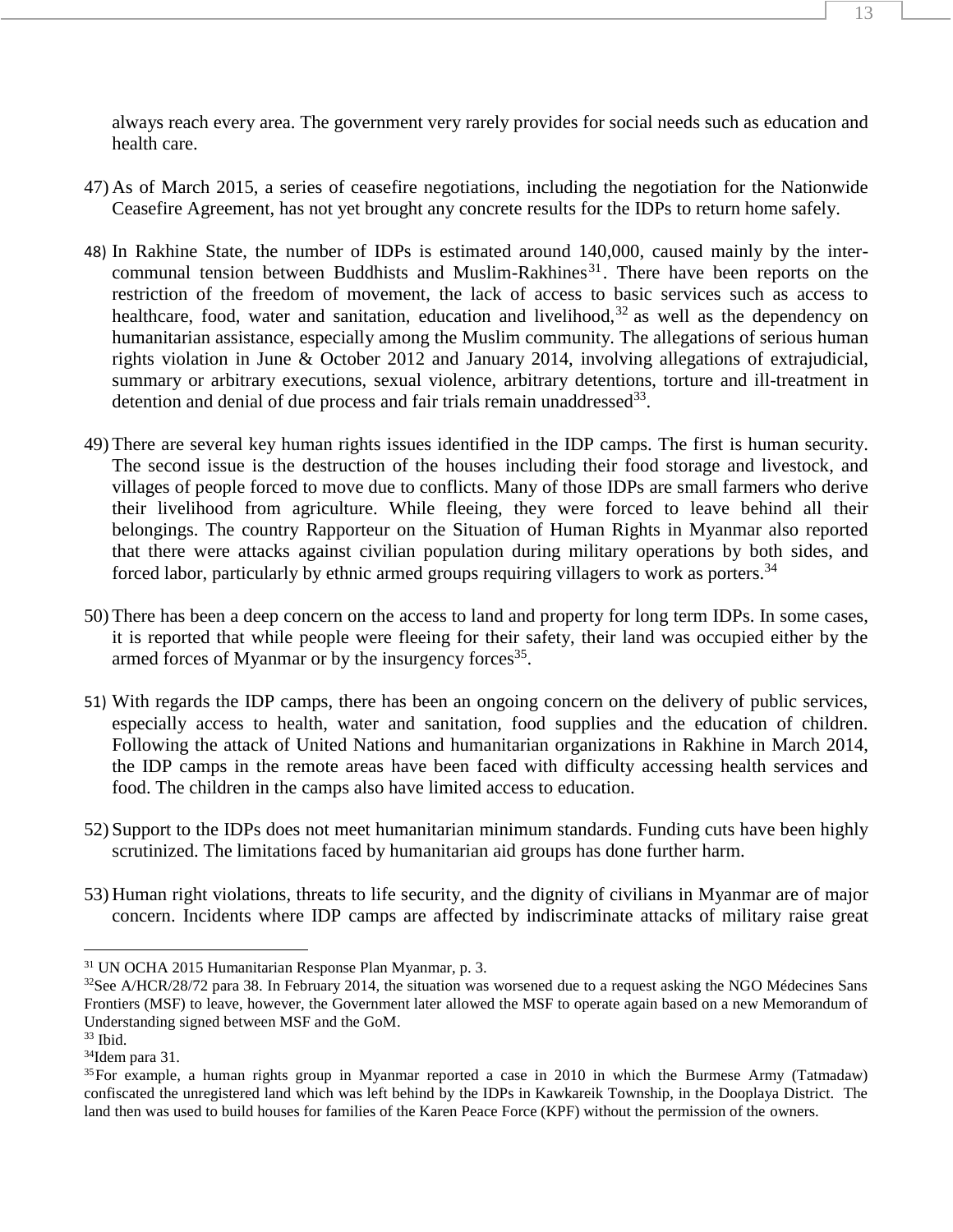concern among humanitarian communities. Sexual abuse as a tool of conflict is becoming widespread in the areas of conflicts<sup>36</sup>. However, protection and assistance principles have not been applied by the government.

- 54) The forced return to resettlement areas provides no choice to the IDPs, with very little consideration of international principles and guidelines like the "UNHCR durable solution framework". There is a high risk in mining areas, as no attempt to clear the land mine before their return has been made. There is limited support for basic housing and food provisions and a lack of livelihood opportunities including school, hospitals, and markets.
- 55) Ongoing clashes have affected IDP communities. The new government could not substantially influence the Myanmar military to alter their actions. There are high expectations for the peace process, however, the process seems fake and communities are traumatized physically and psychologically. Thus the IDPs also need healing services.
- 56) The protection of women and vulnerable groups is one of our main concerns. Adolescent human trafficking (especially to China) becomes one of the high-risk issues of the IDPs. Even though conflict continues, education must not stop as it is the only way to rebuild the future of the IDPs, but the education systems in emergency situations are facing widening gaps. Psychosocial support (Healing trauma, depression and anxiety of IDPs) must be provided for the IDPs.

# **D. Recommendations**

 $\overline{a}$ 

- 1. Encourage the parties in conflict to comply with International Humanitarian Principles;
- 2. Implement and enforce the right not to be arbitrarily displaced according to UN Guiding Principles on Internal Displacement, including conducting the demining process for resettlement and no repatriation without the consent of IDPs/refugees;
- 3. Increase and enable financial support for the livelihoods of IDPs through enhancing the ability of county governments to plan and budget for IDPs and to address the root causes of internal displacement;
- 4. Respect the Reports of Myanmar by the Secretary-General concerning the conflict-related human right issues from ethnic-region 34 and 35;
- 5. Invite the UN Special Rapporteur on the human rights of IDPs to make a country visit;
- 6. Ensure the sufficient provision of humanitarian services in all IDP camps, especially access to health services, food, water and sanitation, and education for children and encourage aid effectiveness and improve coordination with humanitarian organizations;
- 7. Take concrete measures to ensure the right to freedom of movement for the IDPs and ensure their security inside the camps as well as outside;
- 8. Take concrete measures to ensure the rights to land and property of the long term IDPs and restitute the land and property of the IDPs, which was forcibly taken by the state.

<sup>36</sup> The cases of: SumlutRoiJa, the innocent Grade (9) student, JaSengIng from Phakant, (2) Men from Ta Law Gyi Camp, and Nang Pu Village are evidence of the gravity of this issue facing IDPs.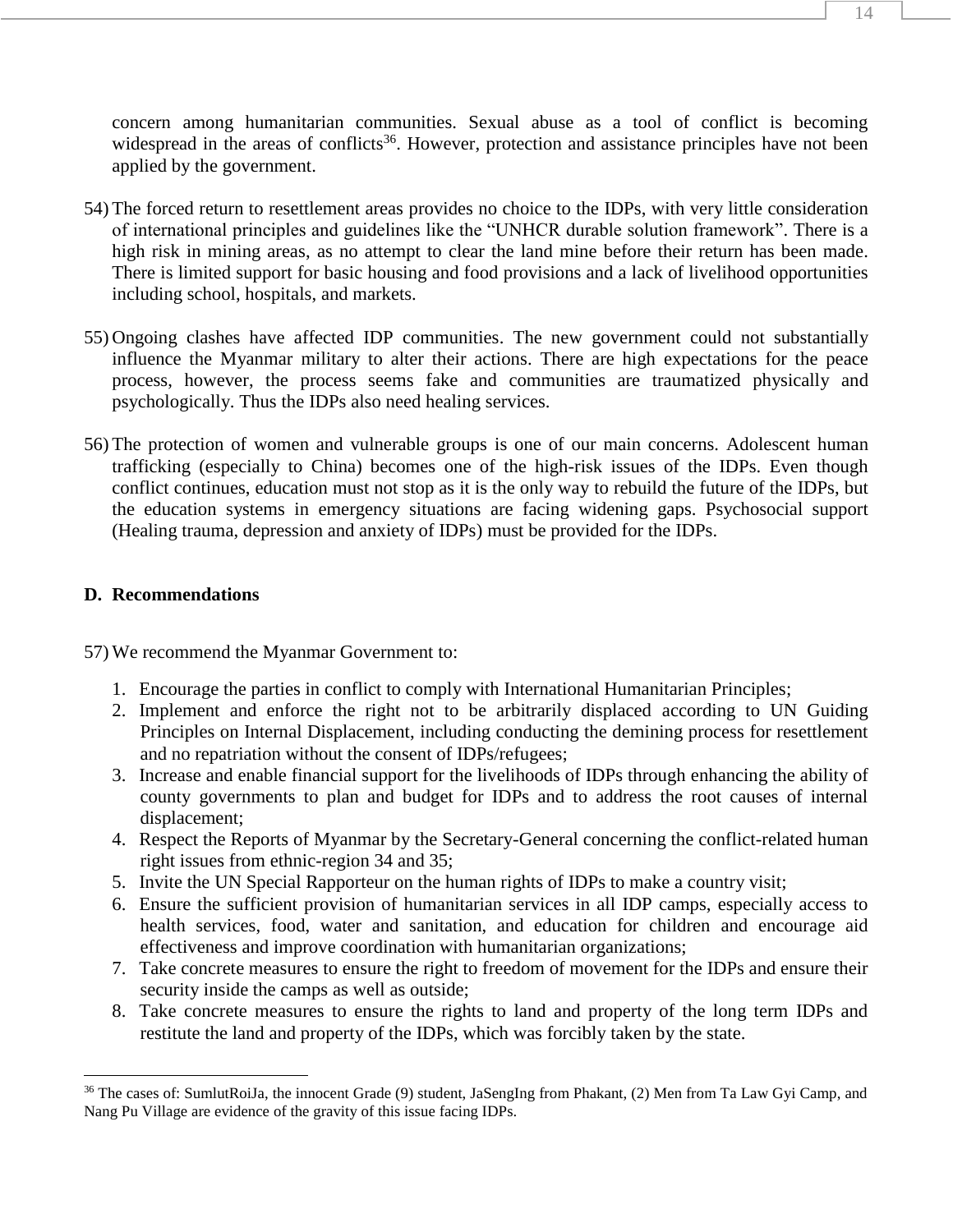#### **VI. RIGHTS OF WOMEN**

#### **A. First-cycle UPR Recommendations**

58) In the first cycle of the UPR, the Myanmar government accepted seven recommendations in relation to the Rights of Women.<sup>37</sup>

#### **B. Legal and Institutional Framework**

- 59) Myanmar ratified CEDAW in 1997. Myanmar's Constitution 2008 provides constitutional protection for the Rights of Women.<sup>38</sup>
- 60) The National Strategic Plan for the Advancement of Women (NSPAW) (2013-2022) has been passed with 12 priority areas. The National Action Plan for Women in Emergency is in place. Draft law for the protection of women is in progress in collaboration of GEN and the Ministry of Social Welfare Relief and Resettlement.
- 61) Myanmar's penal code continues to explicitly exclude marital intercourse without consent from the definition of rape. Abortion, a significant cause of female death in Myanmar, is only permitted in cases where the mother's life is in danger.

#### **C. Promotion and Protection of Human Rights on Ground**

62) Successive Security Council Resolutions have reiterated the importance of women's equal and full participation as active agents for the prevention and resolution of conflicts. These resolutions call on

 $\overline{a}$ 

- $\triangleright$  Establish and enforce strict legislation criminalizing rape in every context, including marital rape (Portugal).
- Ensure that violence against women and girls, including domestic violence and all forms of sexual abuse, constitutes a criminal offence, and that perpetrators are prosecuted and punished (Norway).
- $\triangleright$  Adopt strict legislation which criminalizes rape in every context and which ensures legal punishment of the perpetrators including those from the police, military and other authorities (Hungary).
- $\triangleright$  Conduct an investigation, bring perpetrators to justice and provide preparation to the victims of sexual violence involving members of the armed forced (Brazil).
- $\triangleright$  Further strengthen its national machinery to ensure gender equality (Azerbaijan).
- Adopt effective measures to fight violence against women (Slovenia).
- $\triangleright$  Increase its efforts to prevent and combat violence against women and human trafficking and adopt a National Plan of Action for the advancement of the human rights of women (Iran).
- <sup>38</sup> They are :
	- $\triangleright$  No. 350 Women shall be entitled to the same rights and salaries as that received by men in respect of similar work.)
	- $\triangleright$  No. 348. The Union shall not discriminate any citizen of the Republic of the Union of Myanmar, based on race birth, religion, official position, status, culture, sex and wealth.
	- $\triangleright$  No.352, The Union shall, upon specified qualifications being fulfilled, in appointing or assigning duties to civil service personnel, not discriminate for or against any citizen of the Republic of the Union of Myanmar, based on race, birth, religion, and sex. However, nothing in this Section shall prevent appointment of men to the positions that are suitable for men only.
	- $\triangleright$  No. 351, mothers, children and expectant women shall enjoy equal rights as prescribed by law.

<sup>&</sup>lt;sup>37</sup> They are: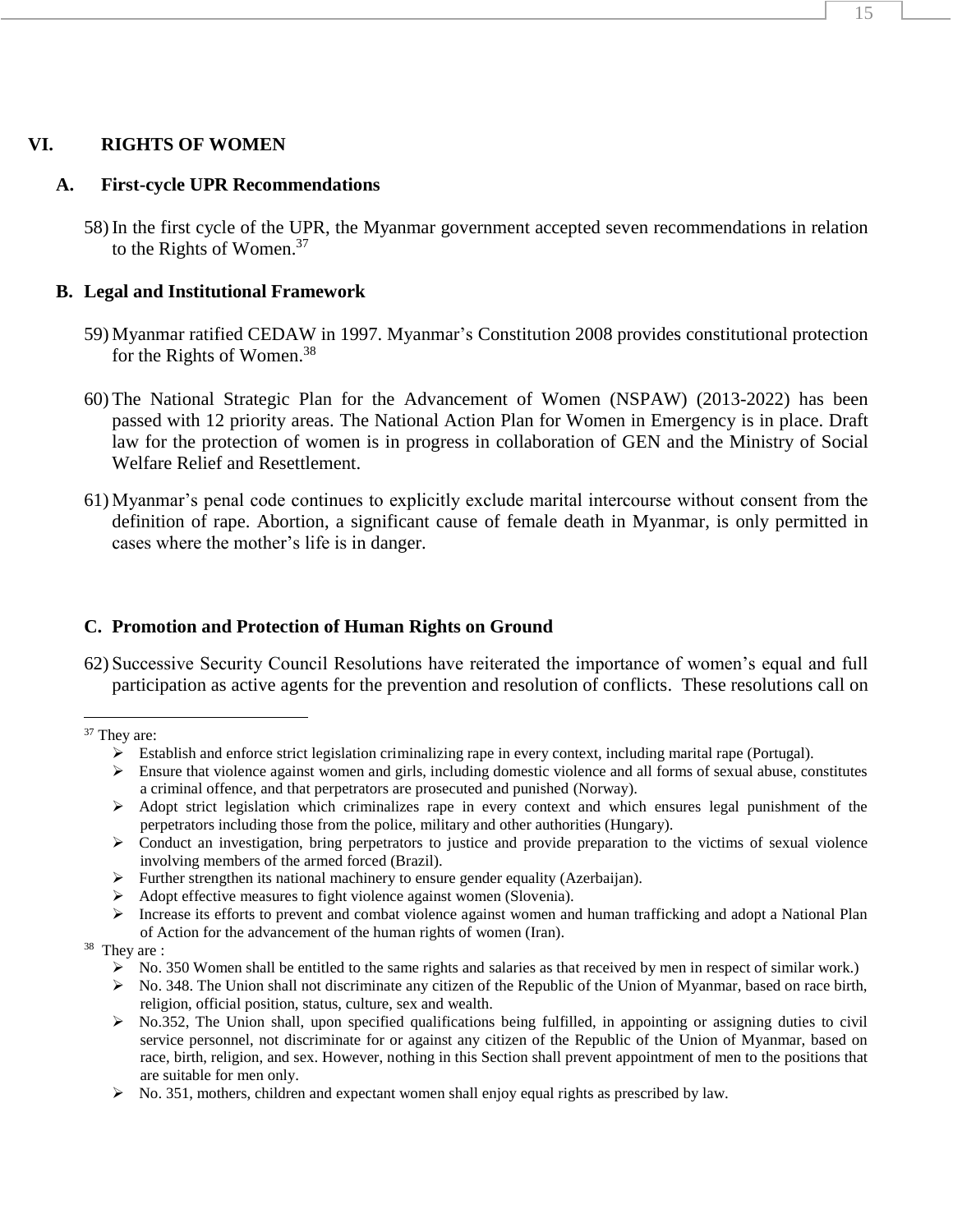member states to ensure women are not only fully included in peace negotiations, but also that a gender perspective is incorporated in all areas of peace building. In Myanmar, ceasefire discussions have primarily been between male military leaders, rendering invisible the experiences, grievances and needs of women and men in the conflict areas.

- 63) The Security Council has also called on parties in armed conflict to protect civilians from sexual violence, including improving disciplinary and capacity building measures. The CEDAW has also expressed concern over the high prevalence of sexual violence perpetrated by the armed forces and urged Myanmar to take immediate steps to put an end to the violations and to prosecute and punish the perpetrators. Allegations of serious human rights violations in conflict areas received by the Special Rapporteur include a significant number of complaints of sexual violence perpetrated by military officers. She was informed that victims are often reluctant to report their cases for fear of jeopardizing the peace process or for fear of their own security. Where cases are reported, police show reluctance to pursue cases against the military for fear of reprisals. Furthermore, cases take years to pass through the legal system.
- 64) The majority of women involved in government remain at the lower levels in departmental, township and ward administrations and in Parliament, proving male dominancy in this field.
- 65) The draft Bills relating to the practice of Monogamy, the Interfaith Marriage Law directly discriminate against the inherent rights of women and the Population Control Bill in population dense areas passed on 19 February 2015 also target women of ethnic minorities.
- 66) A number of CSOs and NGOs led by the Myanmar women network intensively studied the bills and documented their consequences. They found it should not be enacted since every other religion has its own religious rule and regulations to be abided by.
- 67) Violence and discrimination against women, especially within ethnic and religious minorities exist with little female ability to report those violations. The recent case of sexual violence & rape against two Kachin girls in January 2015 are evidence of the gravity of this issue facing ethnic and religious minorities. The community often has not shown broad support for punishments against domestic violence and sexual abuse. Marital rape remains un-criminalized.
- 68) The government has been weak in challenging existing impunity and holding perpetrators accountable. Offences committed by military officers are prevented from being convicted in civilian courts and information within military courts is not available or not accessible to victims and public. Moreover, intimidations have been taking place against those who make complain against the military. There are cases where family members covered sexual abuses to save dignity of victims & their families.
- 69) The Myanmar Human Rights Commission's work is not effective and data from government sources are not available. There is little access to government information, no transparency in handling cases, and no safety for HR defenders.